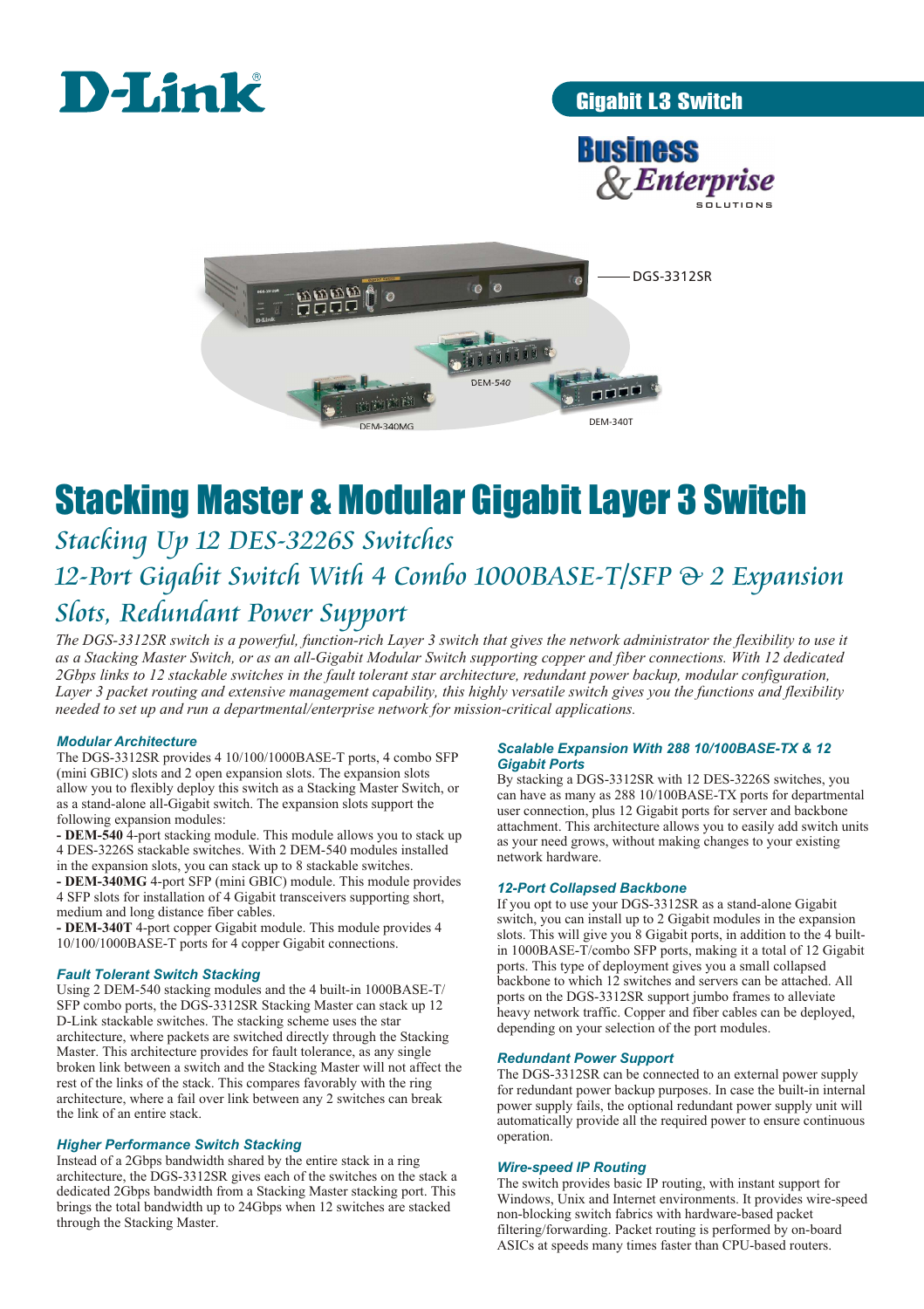## *Product Description DGS-3312SR*

### Gigabit L3 Switch

#### *Seamless Integration*

The DGS-3312SR can be instantly integrated into any existing network for seamless integration of Layer 2 and Layer 3 packet switching. With multi-layer support for every port, you can start with Layer 2 switching, then upgrade to Layer 3 routing anytime by simply re-configuring the ports. You can flexibly segment the network into domains and sub-domains, using (1) subnet IDs and user IP numbers to route traffic, and (2) custom filters based on users' physical MAC addresses to filter extraneous traffic. At Layer 2, the switch uses autolearned and user-defined MAC addresses to discard and forward packets. At Layer 3, it looks at the user-specified routing table to route packets to their destinations.

#### *VLANs for Enhanced Security & Performance*

The DGS-3312SR supports 802.1Q and port-based VLANs to improve security and bandwidth utilization. This limits the broadcast domains and confines intra-group traffic within their segments. The switch also supports GVRP (GARP VLAN Registration Protocol) for automatic VLAN configuration distribution.

#### *Advanced Network Access Management*

802.1x features enable user authentication for each network access attempt. Port security features allow you to limit the number of MAC addresses per port in order to control the number of stations for each port. Static MAC addresses can be defined for each port to ensure only registered machines are allowed to access. By enabling both of these features, you can establish an access mechanism based on user and machine identities, as well as control the number of access stations.

#### *Multi-Layer Access Control List (ACL)*

Access Control Lists (ACL) allow the network administrator to define policies on network traffic control. The switch supports comprehensive and multi-layer ACLs, providing a powerful tool for network management. For example, the switch can be set to block malicious bulk traffic from specific clients based either on MAC or IP addresses. Or during a virus attack, the switch can be set to restrict its flooding based on a virus's unique pattern based on TCP/UDP port number.

#### *Advanced CoS Support*

The switch supports not only Layer 2 802.1p Priority Queue control, but also a variety of ways to prioritize network packets. Multi-layer information from L2 to L4 can be used to classify packet priorities. This function allows you to attach IP telephony devices or video servers to the switch to run delay-sensitive applications like video conference. The DGS-3312SR supports up to 8 CoS (Class of Service) queues in the stand-alone mode, and up to 4 CoS queues in the Stacking Master mode.

#### *Flexible Transmission Scheduling*

The switch supports 2 methods of packet transmission scheduling: Strict Priority Queuing and Weighted Round-Robin (WRR). You can select to use Strict Priority Queuing to strictly enforce your priority queues, or WRR to address bandwidth limitations at peak time. WRR allows each queue to be assigned a different percentage of the output port's bandwidth, so that lower-priority queues are not denied access to buffer space and port bandwidth.

#### *IGMP Snooping for Broadcast Control*

The switch listens to IGMP (Internet Group Management Protocol) messages to build mapping table and associate forwarding filters. It dynamically configures the switch ports to forward IP multicast traffic only to those ports associated with multicast hosts.

#### *Broadcast Storm Control*

To prevent too many broadcast/multicast from flooding the network, broadcast/multicast storm control is configured to screen excessive traffic. Threshold values are available to control the rate limit for each port. Packets are discarded if the respective count exceeds the configured upper threshold in a given time interval. The possible range of upper threshold is from 0 to 255k packets per second.

#### *Port Mirroring*

This function allows you to mirror adjacent ports for the purpose of analyzing incoming and outgoing packets where packet patterns can be studied.

#### *Spanning Tree for Redundant Backup Bridge Path*

For mission critical environments with multiple switches supporting STP, you can configure the stack with a redundant backup bridge path, so transmission and reception of packets can be guaranteed in event of any fail-over switch on the network. The DGS-3312SR supports 802.1D Spanning Tree compatible and 802.1w Rapid Spanning Tree.

#### *Multiple Management Interfaces*

SNMP v.1, v.3 network management is supported, using the builtin MIBs. RMON monitoring and SYSLOG are provided for effective central management. The switch also provides a Command Line Interface (CLI) and a Web-based GUI. CLI enables quick system configuration for administrators familiar with command line operation. The embedded Web-based interface allows you to easily access the switch from anywhere on the network and troubleshoot it in real-time. You can, for example, browse the MAC address table via the Web browser and perform searching to identify the location of any workstation. Port utilization graphs provide real-time traffic monitoring and diagnostic information.

#### *Features*

- *4 built-in 10/100/1000BASE-T ports*
- *4 built-in combo SFP (mini GBIC) \**
- *2 expansion slots for stacking or Gigabit port module installation*
- *Selection of 4-port 1000BASE-T and SFP modules for expansion slots*
- *Redundant power supply support*
- *Up to 288 10/100BASE-TX ports and 12 Gigabit ports with 24Gbps back plane when stacked with DES-3226S switches*
- *Dedicated 2Gbps bandwidth between Stacking Master and each stackable switch*
- *Jumbo frame support (up to 9,216 bytes)*
- *IP routing supporting RIP-1, RIP-2, OSPF routing protocols, DVMRP, PIM Dense mode*
- *802.1Q VLAN, GARP/GVRP support*
- *IGMP snooping, 802.1p Priority Queues, port mirroring support*
- *Multi-layer (Layer 2 to Layer 4) ACL and CoS support*
- *Broadcast storm control*
- *802.1D compatible, 802.1w Rapid Spanning Tree for redundant backup bridge paths*
- *SNMP v.1, v.3 network management, 4 groups of RMON*
- *802.1x port-based/MAC-based access control*
- *Per-port bandwidth control*
- *802.3ad LACP port trunks*
- *Command Line Interface, TFTP firmware upgrade, Web-based management, Web GUI Traffic Monitoring support*
- *SNMP management/MIB support*

*\* Use of the SFP will disable their corresponding built-in 10/100/1000BASE-T connections.*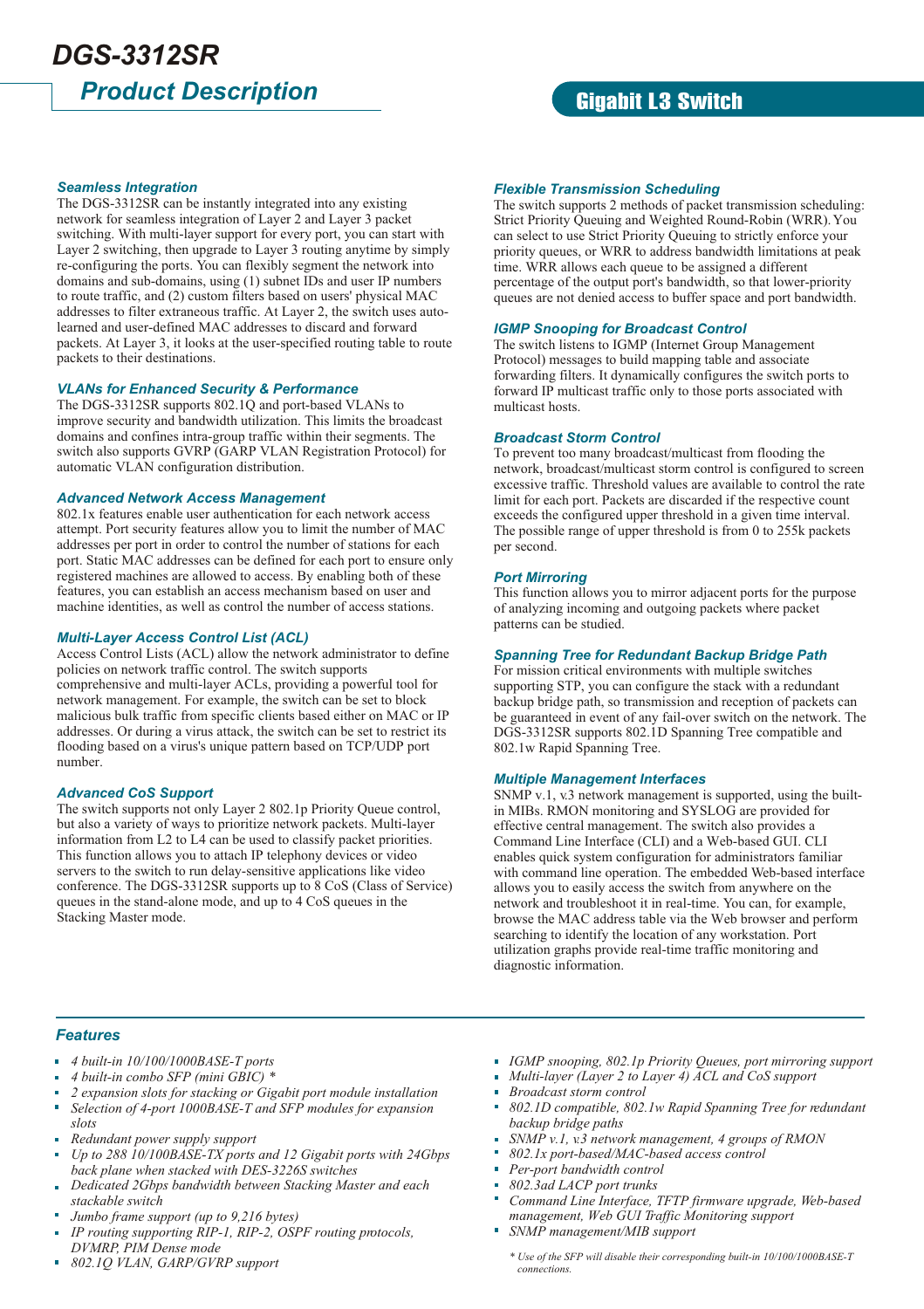## *DES-3312SR*

## *Technical Specifications*

#### *Hardware* **Device Ports**

- 4 built-in 10/100/1000BASE-T ports
- 4 built-in combo SFP (mini GBIC) \*
- RS-232 console port
- *\* Use of the SFP will disable their corresponding built-in 10/100/1000BASE-T connections. These Gigabit ports can be configured for server/backbone attachments, or for switch stacking.*

#### **Number of Expansion Slots**

2

#### **Port Modules (for expansion slots)**

- DEM-540: 4 stacking ports
- DEM-340MG: 4 SFP slots
- DEM-340T: 4 10/100/1000BASE-T ports

#### **Port Standard/Function Support**

- IEEE 802.3 10BASE-T/802.3u 100BASE-TX/802.3ab 1000BASE-T
- ANSI/IEEE 802.3 NWay auto-negotiation
- IEEE 802.3x Flow Control
- Auto MDI/MDIX
- Port mirroring

#### **SFP (Mini GBIC) Support**

- IEEE 802.3z 1000BASE-LX (DEM-310GT transceiver)
- IEEE 802.3z 1000BASE-SX (DEM-311GT transceiver)
- IEEE 802.3z 1000BASE-LH (DEM-314GT transceiver)
- IEEE 802.3z 1000BASE-ZX (DEM-315GT transceiver)

#### **Forwarding Rate**

17.8Mpps (max.)

**Switch Fabric** 24Gbps

#### **Diagnostic LEDs**

**Per device:**

- Power - Console
- RPS
- **Per RJ-45 port:**
- Speed
- Link/Act
- **Per SFP port:**
- Link/Act

#### *Software*

**IP Routing** - IP v4 support

- IP Fragmentation support
- Routing protocols supported: Static routing RIP-1, RIP-2
- **VLAN**

OSPF v.2

- IEEE 802.1Q Tagged VLAN
- Port-based VLAN (non-overlapping)
- GARP/GVRP
- Maximum number of VLANs: 255 (Stacking Master mode), 4K (stand-alone mode)

#### **Priority Queues (CoS)**

- Standard: IEEE 802.1p
- Number of queues: 4 per port (Stacking Master mode), 8 per port (stand-alone mode)

#### **Traffic Classification (CoS)**

#### **Can be based on user-definable application types:**

- TOS
- Diffserv (DSCP)
- Port-based
- MAC address
- IP address
- TCP/UDP port number

#### **Network Access Security**

- 802.1x user authentication: port-based and MAC-based
- RADIUS client for 802.1x support
- SSH2 \*
- $-$  SSL  $*$
- TACACS/TACACS+/XTACACS \*
- Cisco-like port security

## Gigabit L3 Switch

- Multi-layer Access Control List (ACL) based on:
- MAC. VLAN 802.1p Diffserv (DSCP) IP address Protocol type TCP/UDP destination port number

*\* Functions available in next firmware upgrade* 

#### **Spanning Tree**

- 802.1D compatible
- 802.1w Rapid Spanning Tree

#### **Multicast**

- $-$  IGMP  $v<sup>2</sup>$ - IGMP Snooping
- DVMRP
- PIM-DM

#### **Port Trunk**

- Number of ports per trunk: 8 (max.)
- Number of trunk per switch: 6 (max.) (in DGS-3312SR stand-
- alone mode only)
- Trunking mode: static
- Operation mode: load sharing - 802.3ad LACP support
- 

#### *Performance*

**Transmission Method** Store-and-forward

**MAC Address Table** 16K entries per device

**Routing Table**

### 2K entries per device

#### **MAC Address Learning**

- Dynamic entries: automatic update - Static entries: user-defined

**Layer 2 Packet Filtering/Forwarding Rates (half duplex)** 1,488,100 pps per port (max.)

#### **RAM Buffer**

1MB per device

### **Jumbo Frame Size**

Up to 9,216bytes

#### **Broadcast Storm Control**

Rate control of Broadcast, unknown Multicast and Unicast packets

#### *Configuration & Management*

**Management Support**

- Telnet server

- Password enable

- MIB-II (RFC 1213) - Bridge MIB (RFC 1493) - RMON MIB (RFC 1757) - RIP (RFC 1724) - OSPF (RFC 1850) - CIDR (RFC 2096)

- IGMP MIB (RFC 2933) - IF (Interface) MIB (RFC 2233) - Ethernet-like MIB (RFC 1643) - D-Link enterprise MIB

- SYSLOG

- SNTP

**MIBs**

- SNMP v.1, v.3
- Web-based management
- CLI (command line interface) - RMON monitoring

- Telnet remote control console

- Web GUI traffic monitoring

- Web MAC address browsing - SNMP trap on MAC notification

- IP filtering on management interface

- 802.1Q VLAN/802.1p MIB (RFC 2674)